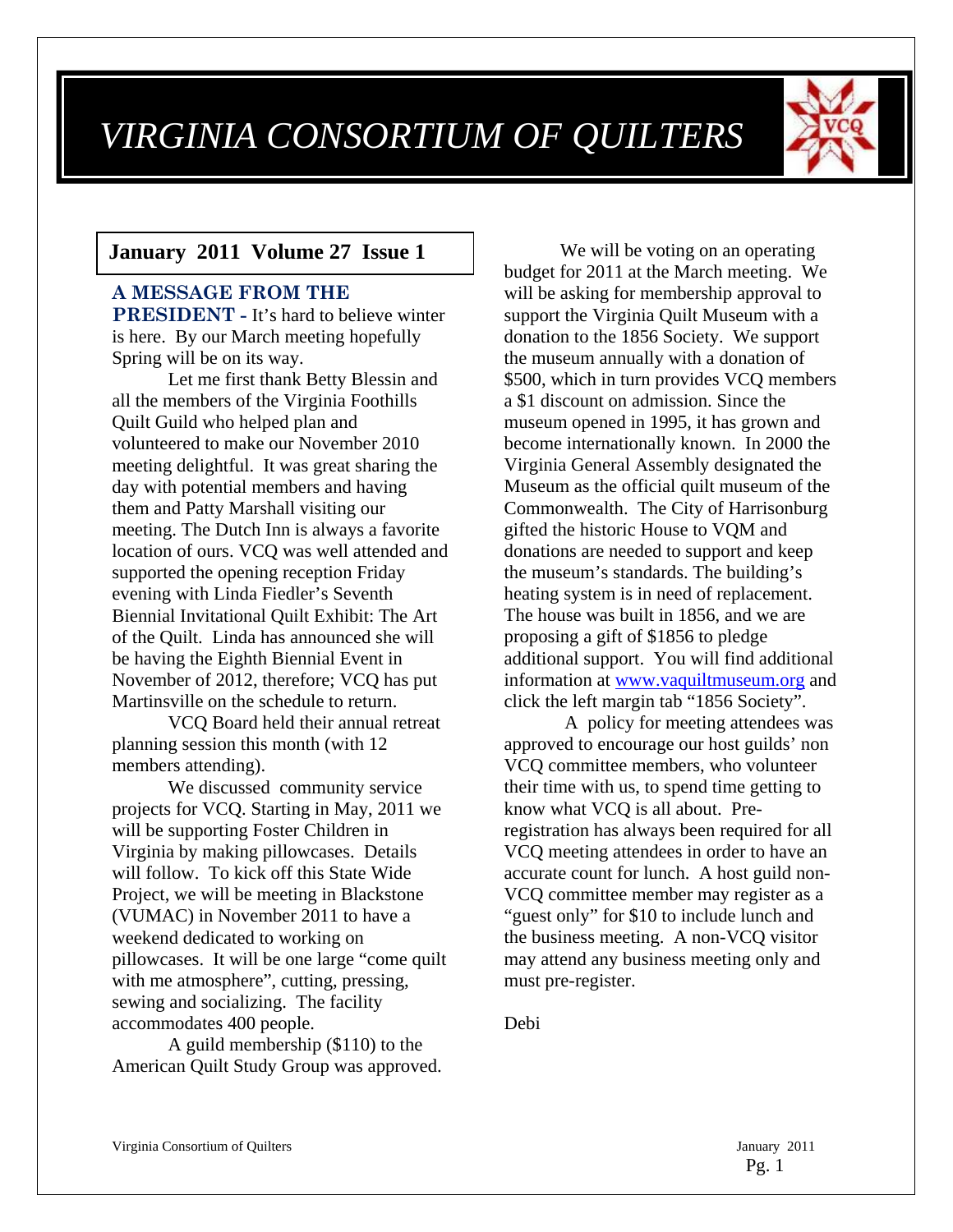*President*  **Debi Harding** 757-615-7758 debi.harding@wellsfargo.com *Vice President*  **Kathy McCrea**  kathy.mccrea@cox.net *Secretary*  **Susan Price** 703-569-7421 sueprice@cox.net *Treasurer*  **Faye Hannah**  quilterfaye@cox.net *Membership*  **Dianne Reasons** 540-942-5948 dreasons@ntelos.net *Historian*  **Joan McGowan** 703-323-6048 joquilter@aol.com

#### *Programs -* **Open Position**

*Facilities*  **Deborah Wright**  kinderbooks@yahoo.com

*Newsletter* **Open Position**

*Print Publicity -* **Open Position** 

*Webmistress*  **Mary Grogan**  webmistress@vcq.org *Celebration 2012 -* **Susan Virden sjsjv@yahoo.com** Mary Kenney mek635@cox.net

*Documentation*  **Kitty Bull** 804-748-8504 krabul@comcast.net

**Area Representatives**  *One - Northern VA*  **Joan McGowan** 703-323-6048 joquilter@aol.com *Two – Northern Shenandoah Valley* **Norma Harris** 540-942-1696 samandnorma@ntelos.net

*Three – Roanoke/Southern Shenandoah Valley*  **Marnie Brush** marnie@brushsml.com

*Four - Charlottesville-Lynchburg.* **Open Position** 

*Five - Richmond*  **Karen Dumont** 804-233-7750 kmdumont@comcast.net *Six - Fredericksburg*  **Marty Moon** 540-825-4740 etwmwm@aol.com *Seven - Southwest*  **Betty Blessin bblessin@triad.rr.com** *Eight - Tidewater –Peninsula*  **Bonnie Timm** 757-483-4909

*Nine - Tidewater –Southside*  **Debi Harding** 757-615-7758 debi.harding@wellsfargo.com

### *Celebration Proclamation*

*Hear ye, hear ye, good morrow to all! Tis a gathering announced of all good women and good men interested in quilting.* 

*It shall begin April 26th continuing through April 29th in the year of two thousand and twelve.* 

*I pray you inscribe your calendars now. The time will be bountiful with great quilting classes, prizes, food and fun.* 

*So, enjoy your pottage and loosen your breeches , I fare thee well…and…"Let's Make History!"*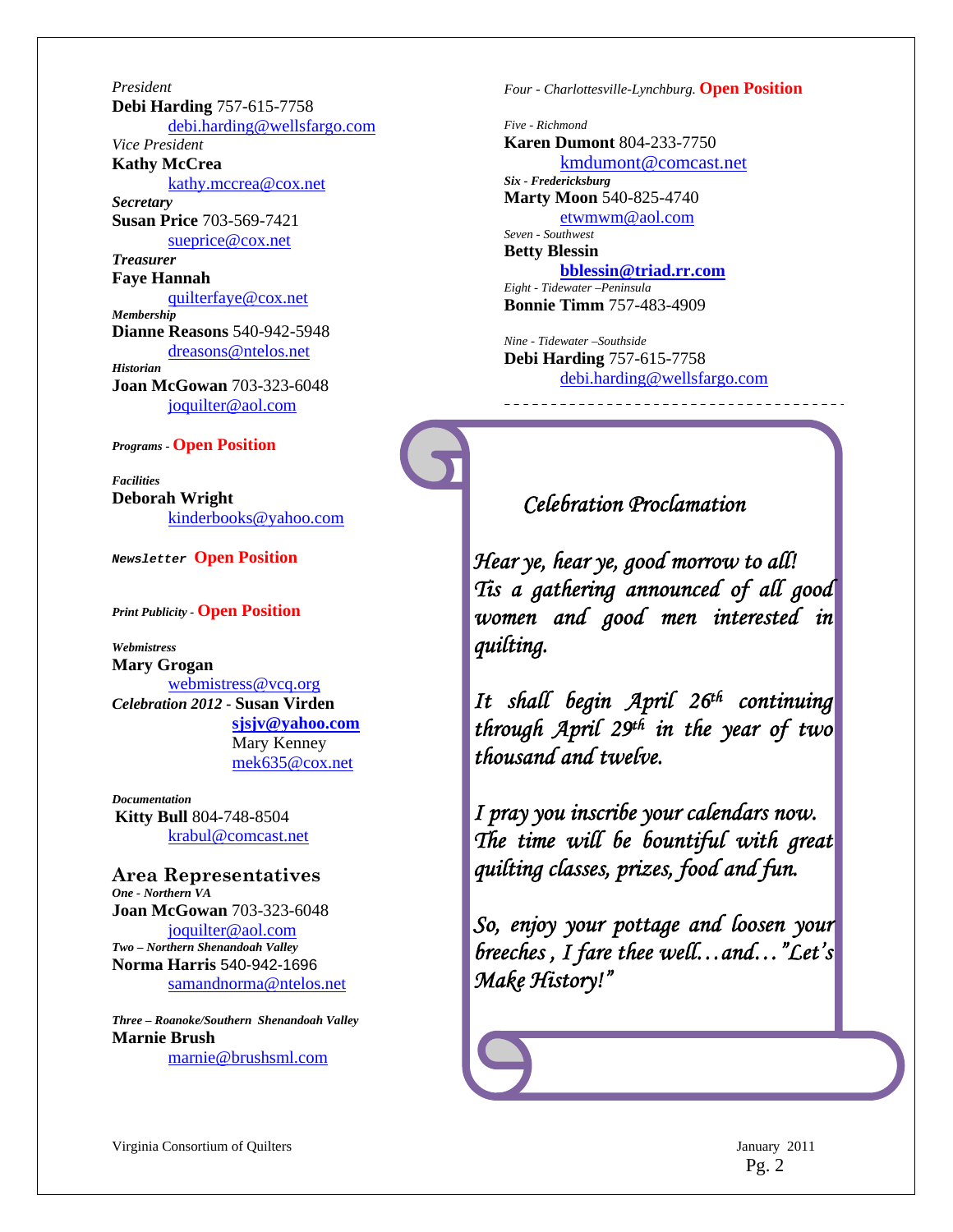# **Advertising for Newsletter & Roster**

|                                               | Newsletter | Roster  |  |  |
|-----------------------------------------------|------------|---------|--|--|
| <b>Business Card</b>                          | \$10.00    | \$20.00 |  |  |
| 1/4 Page                                      | 15.00      | 30.00   |  |  |
| $\frac{1}{2}$ Page                            | 30.00      | 60.00   |  |  |
| Full Page                                     | 50.00      | 100.00  |  |  |
| <b>Inside Back Page</b>                       |            | 125.00  |  |  |
| Classified Ad (50 word max - Newsletter only) |            |         |  |  |
| \$5.00 - available ONLY to VCQ Members        |            |         |  |  |
|                                               |            |         |  |  |

# New Officers & Directors in 2011-2012

President, Debi Harding

Secretary, Susan Price

Historian, Joan McGowan

Interim Treasurer, Faye Hannah , filling the remaining term. Thank you again to Elaine Myers for filling in as interim treasurer thru Jan 8th.

 Also Deborah Wright was approved as our Facilities Chairman. Thanks to both of you for volunteering.

We are still seeking a **Program Chairman** to serve us with their skills of setting up the teachers, speakers, vendors, and supplying information to newsletter, and collecting registration. I will have detailed job descriptions for this and **Print Publicity Chairman, Newsletter Editor, Membership Chairman** as well as some A**rea rep** positions being vacated this year. It's time for members to volunteer a little of your time.

# **Upcoming Events and Happenings** !!!!!

**February 2, 2011 – Va Quilt Museum reopens with Jinny Beyer's Kaleidoscope Collection** 

February 24<sup>th</sup> – 27<sup>th</sup> Mid-Atlantic Quilt Festival XXII **www.quiltfest.com**

**March 12th 2011 VCQ meets in Gloucester** 

 **National Quilting Day – Mar 19th** 

The Baltimore Heritage Quilters Guild **Quilt Expo 2011**, - 12th – 13th, baltimorequilters.com

**Documentation Days around the STATE:** 

**Highland County - Highland Co Museum, McDowell, VA - date to be announced volunteers to help with documentation are welcomed.**

**If you know of an event or Your Quilt Guild is having a show, let our VCQ webmistress, webmistress@vcq.org know so it can be posted on the VCQ website, www.vcq.org.** 

 **The current newsletter and past newsletters can be viewed and downloaded from the VCQ website at www.vcq.org**

 **website or if you wish to receive a paper copy Please contact Kitty Bull, krabul@comcast.net or (804)748-8504, or Mary Grogan at webmistress@vcq.org if you are having trouble downloading a copy from the of the newsletter thru the US Postal Service.** 

 **If your current physical and/or email address needs to be updated, please fill out the application for membership form at the back of the newsletter or download from the website and send to Dianne Reasons, the Membership Chairperson.**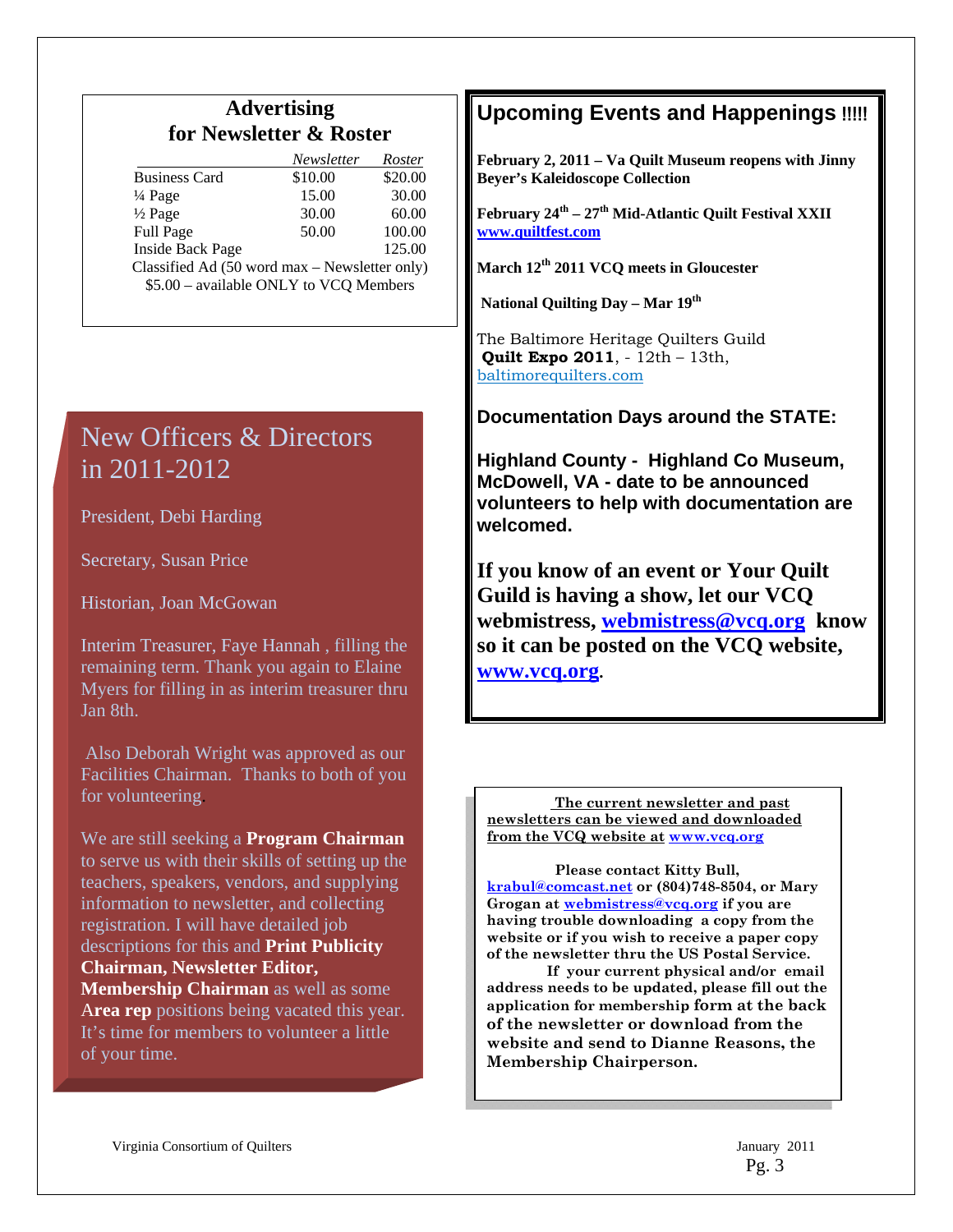SMITH MOWNTAIN LAKE QUULTING

# FABRICS, BOOKS, PATTERNS, NOTIONS, GIFTS & CLASSES

**Your friendly quilt shop at the Lake 10% discount to all VCQ members** 

**SMITH MOUNTAIN LAKE QUILTING**  130 SCRUGGS RD.-#214 MONETA, VA 24121 540-719-7845 **www.smithmountainlakequilting.com** 

#### The following are the **deadlines** for submissions to the newsletter:

Ï

Material can be sent electronically (preferred) to krabul@comcast.net OR mailed to: Kitty Bull 8901 Sawdust Trail Chesterfield, VA 23838-5277:

**March 27<sup>th</sup> 2011** for the May  $14<sup>th</sup>$ Richmond meeting **June 27<sup>th</sup> 2011** for the August  $13<sup>th</sup>$ Monterey meeting **Sept 25th** for the November12th Blackstone meeting

If you missed attending the Virginia Museum of Fine Arts exhibit, American Quilts: Selections from Winterthur Collection, you ALSO missed the treat of seeing one of VCQ's President's quilts on loan by our own Augusta Ferguson Cole. The quilt top was presented to her in 1988.

**Now** is the time to start booking places to stay in **August 2011** for the **Barn Quilts of Highland County** weekend**.** Visit the Lodging section at www.highlandcounty.org to see what accommodations are new and available for our August  $13<sup>th</sup>$  meeting. A notebook of lodging and attractions in **Virginia's Little Switzerland** will be at the March meeting!!!!

New on the list for our Lodging in Monterey is Chalet at the Meadows – rent the entire house that sleeps 8-10 VCQ members. Located one block from town and 3 blocks from the VCQ meeting location. Call 540-468-3699 or visit their website at www.chaletatthemeadows.com or www.vrbo.com (#313907) This luxury 4 bedroom home is fully equipped and loaded with extras (WiFi, satellite TV). Floor to ceiling windows, sitting porch and yard.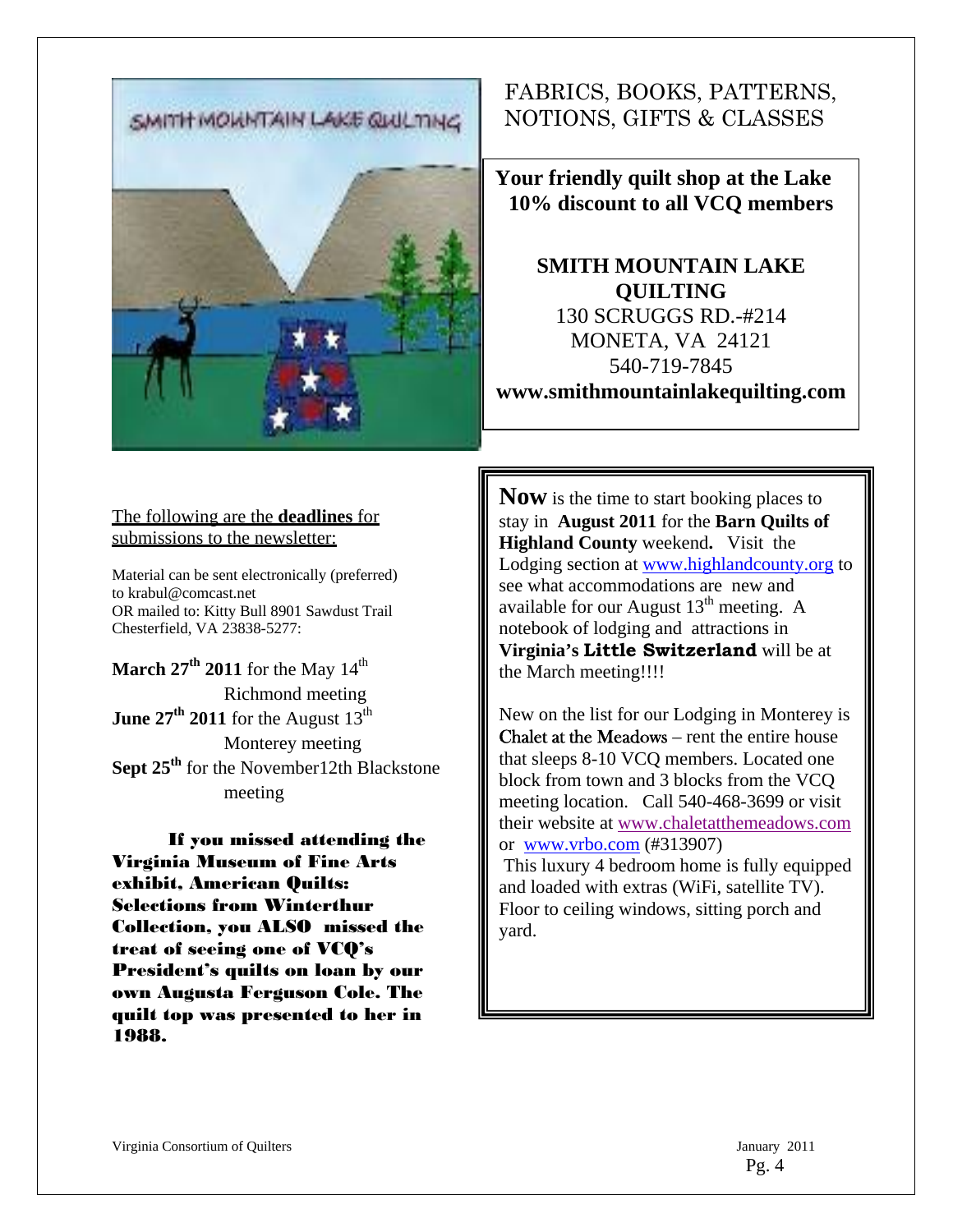# Minutes of the VCQ Quarterly Meeting in Martinsville, VA November 13th, 2010 Hosted by Virginia Foothills Quilt Guild

The meeting was called to order at 12:50 PM at the Dutch Inn in Martinsville, VA, b y Debi Harding, president. Elaine Myers announced the final sales of raffle tickets for the VCQ earrings; the drawing will take place at the end of the business meeting. Debi thanked the Foothills Quilt Guild for hosting the meeting and Linda Fiedler for curating the Piedmont Arts Association biennial show, The Art of the Quilt. Linda will curate the show again in 2012. Dessert has been provided by the host guild and is available in the vendor room after lunch. We welcome member Patti Marshall who is here with us for lunch; Patti has coordinated this meeting for us in the past but was unable to this time due to ill health.

A motion was made and seconded to accept the minutes of the August meeting as printed in the newsletter; the motion was approved. Dianne Reasons reported that membership is 317, and that there are 12 members at the meeting who need to renew their membership for next year. Dianne has the application forms and is available to take your checks. Debi asks that local guilds visit the VCQ website to be sure your guild information is there and that it is up to date. Contact Mary Grogan, web mistress, to update information.

At this point the meeting was interrupted by a woman in colonial garb with a proclamation announcing Celebration 2012, "Let's Make History".

Continuing with the agenda, Kitty Bull stated that the newsletter deadline for the March meeting is January 19, 2011. All submissions need to be to Kitty by that date. Kitty serves as Documentation Coordinator for the VA Quilt Museum and will coordinate for VCQ as well, but needs a committee to help. Let her know if you are willing to do that. The museum is organizing a database for all quilts made in Virginia as a place to go for research. The slate of officers was presented for election by Kitty Bull. The nominees are Debi Harding for president, Susan Price for secretary, and Joan McGowan for Historian. There were no additional nominations from the floor. A motion was made and seconded to accept the slate, and the vote was unanimous to approve the slate. Elaine Myers, acting treasurer, gave the treasurer's report. There is a correction to the Celebration figures written on the report. A balance of \$4920 is owed to Schiffer Publishers for the Quilts of Virginia book; the board has decided to pay off the balance rather than let it continue to be paid by royalties which is the current arrangement. The agreed upon donation to the VA Quilt Museum will be made before the end of the year. A motion was made, seconded, and approved to accept the report and file it for audit.

Elaine Myers reported on our current charity project, the Virginia Memorial Quilt Project, which gives quilts to the families of Virginia soldiers who have died in Iraq and Afghanistan. There were lots of donations of blocks in August, and 39 more blocks today. No more blocks are needed. Elaine has quilts in various stages of completion and needs volunteers to take them home to finish and bring back at the March meeting. March will be the last meeting to finish these quilts; they will be presented to the group in May at the Richmond meeting. Door prizes for turning in blocks went to Marnie Brush and Kathy McCrea. Elaine also pulled tickets for the winners of the earring raffle. The winners were Betty Blessin, Kitty Bull, Susan Price, and Ann Erbes. We are looking for suggestions for the next charity project to start in 2011, and would like to keep it within Virginia. The November 2011 meeting will be held in Blackstone at the Methodist Retreat Center and will be dedicated to the new charity project. We will need coordinators for the project, whatever we decide on. Some suggestions include: arm pillows for chemo patients, pillow cases, and lap quilts for VA hospitals.

Announcements: The board will have the annual planning retreat in January. Our March meeting will be held in Gloucester and hosted by the River Country Quilters. Historian Joan McGowan reports that she has acquired photos and records from Barb Tricarico who did the photography for the documentation book. Marnie Brush is the new area rep for the Roanoke area. The remaining year of the treasurer's term (vacated by Betty Lee Stickler) will be filled by Faye Hannah. Deborah Wright has volunteered to be our Facilities coordinator. We still need someone to fill the Programs position. This person coordinators the workshops for each meeting and accepts the registrations. This can be taken on by an individual or a committee. Project Linus is one of 3 charities eligible for \$50,000 from JoAnn Fabrics; you can go online and vote once a day for your favorite. A pin cushion and beads for embellishing were included with your nametag.

The meeting was adjourned at 1:35 PM.

Respectfully submitted,

Susan Price, Secretary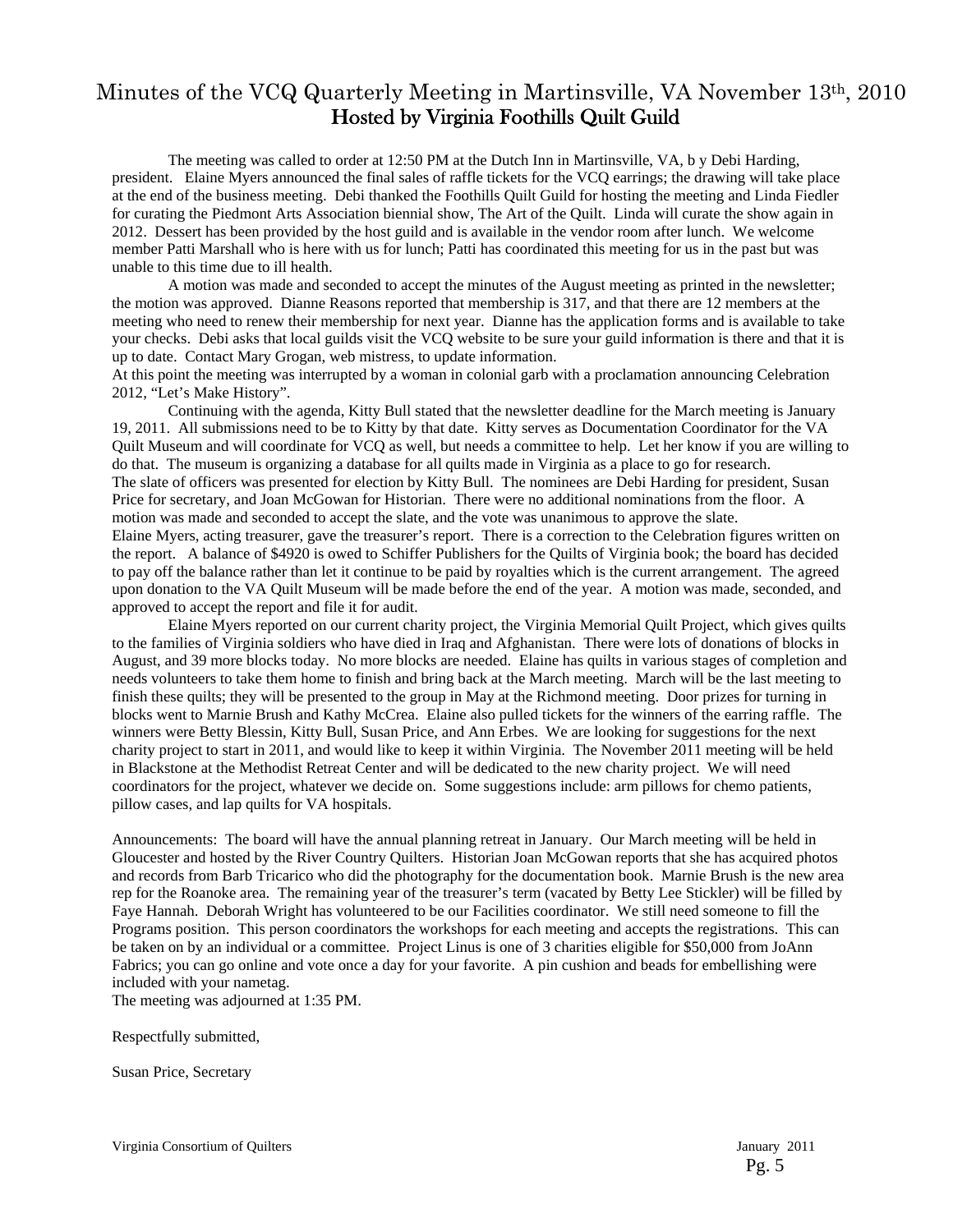#### VIRGINIA CONSORTIUM OF QUILTERS

#### Treasurer's Report - END OF YEAR - December 31, 2010

|                                                                                                                                                                                                                                                                                                                                             |                                  |                                       |                                                     | TOTAL TO DATE                                                                             | <b>BUDGET</b>                                                                                                                                                                                                                  | <b>BALANCE</b>                                                                                                                       |
|---------------------------------------------------------------------------------------------------------------------------------------------------------------------------------------------------------------------------------------------------------------------------------------------------------------------------------------------|----------------------------------|---------------------------------------|-----------------------------------------------------|-------------------------------------------------------------------------------------------|--------------------------------------------------------------------------------------------------------------------------------------------------------------------------------------------------------------------------------|--------------------------------------------------------------------------------------------------------------------------------------|
| Income:<br>Advertisements - Newsletter & Roster<br>Membership Dues - Current Year<br>Membership Dues - Prepaid Future Yrs.<br>Interest - Checking Account<br>Interest - Money Market Account<br>Name Tags/Donations/Pin sales<br>Workshops<br>VI Graves Celebration Scholarship<br>Va. Memorial Quilt Project Donations<br>Celebration 2010 |                                  |                                       | s.                                                  | \$162.50<br>\$3,600.00<br>\$14.85<br>\$15.60<br>\$1.00<br>100.00<br>\$357.00<br>see below | \$200.00<br>\$6.180.00 \$7.000.00<br>\$0.00<br>\$10.00<br>\$15.00<br>\$10.00<br>\$6,432.00 \$6,000.00                                                                                                                          | (537.50)<br>( \$820.00)<br>\$3,600.00<br>\$4.85<br>\$0.60<br>(59.00)<br>\$432.00<br>\$100.00                                         |
| <b>Total Income</b>                                                                                                                                                                                                                                                                                                                         |                                  |                                       |                                                     | \$16.862.95                                                                               | \$13,235.00                                                                                                                                                                                                                    | \$3,270.95                                                                                                                           |
| Expenses:<br>Board/Administration<br>Documentation<br>Membership<br>Dues, Subscriptions, Fees<br>Donations<br>Insurance<br>Bank Fees<br>Newsletter<br>Publicity<br>Web Page<br>Workshops<br>Va. Memorial Quilt Project<br>Celebration 2010<br>Celebration 2012                                                                              | (not included in Total Expenses) |                                       |                                                     | \$2,510.59<br>\$25.56<br>\$271.48<br>\$717.51                                             | \$2,500.00<br>\$4,919.84 \$100.00<br>\$627.28 \$1,300.00<br>\$75.00 \$100.00<br>\$800.00 \$500.00<br>\$252.00 \$1,225.00<br>\$50.00<br>\$776.98 \$700.00<br>\$0.00 \$500.00<br>\$928.00 \$1,000.00<br>\$6,593.81    \$8,000.00 | (510.59)<br>(54, 819.84)<br>\$672.72<br>\$25.00<br>(5300.00)<br>\$973.00<br>\$24.44<br>(576.98)<br>\$500.00<br>\$72.00<br>\$1,406.19 |
| <b>Total Expenses</b>                                                                                                                                                                                                                                                                                                                       |                                  |                                       |                                                     | \$17.780.54                                                                               | \$15,975.00                                                                                                                                                                                                                    | (51.534.06)                                                                                                                          |
| Balance in Checkbook                                                                                                                                                                                                                                                                                                                        |                                  |                                       |                                                     | \$22,964.59                                                                               |                                                                                                                                                                                                                                |                                                                                                                                      |
| CELEBRATION BUDGET FOR TWO YEARS (2009/2010):<br>Income - Total to Date:<br>Expenses - Total to Date:<br><b>Total Profit:</b>                                                                                                                                                                                                               |                                  |                                       |                                                     | \$ 55,637.50<br>\$48,820,69 \$48,868.00<br>\$6,816.81                                     | \$49,670.00                                                                                                                                                                                                                    | \$5,967.50<br>\$47.31                                                                                                                |
| Money Market Balance 31-Dec-09<br>Interest 1-Jan-10 to 31-Dec -10<br>Money Market Balance 31 Dec-10                                                                                                                                                                                                                                         |                                  | \$10,341.35<br>\$15.60<br>\$10,356.95 | Book Royalties this year:<br>Balance owed Schiffer: |                                                                                           | \$282.33<br>\$0.00                                                                                                                                                                                                             |                                                                                                                                      |

Respectfully Submitted,<br>Elaine R. Myers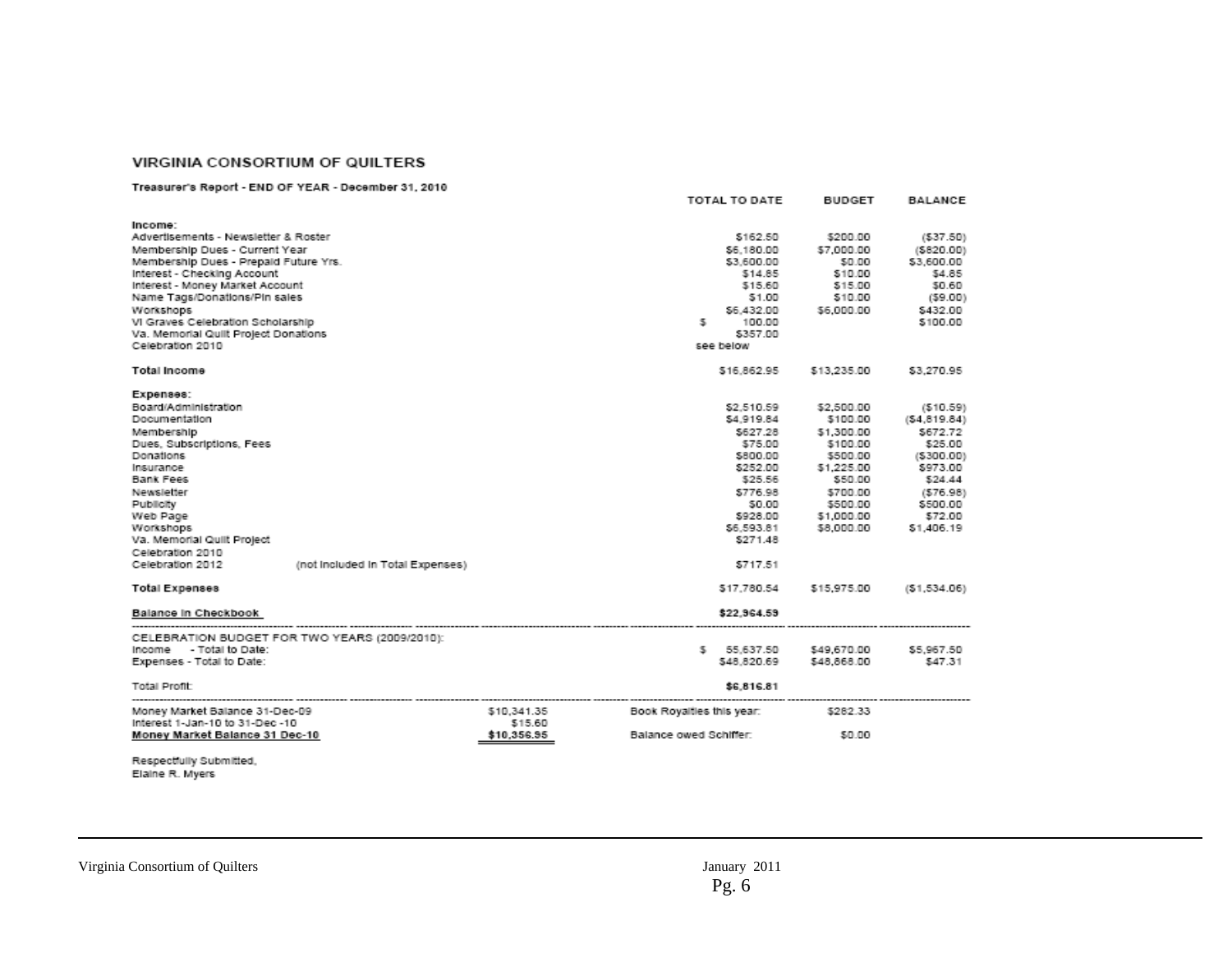**Important Information About Your Membership Renewal:** *Please, please* send in your dues **with** your membership form!! Dues are currently \$20.00 per year payable in advance up to five years if you desire. *Remember*, if you pay in advance and dues are increased, you will not have to pay any additional fees during that time. *When renewing your membership, please include a stamped, self-addressed envelope with your payment so that your membership card can be returned to you.*  Use the VCQ Membership Application Form below to join, renew or update your VCQ roster information (i.e. name, address, phone and email). If you need to update information already in our membership database, you can email Dianne Reasons the updates at dreasons@ntelos.net. The form below can be downloaded from our website at http://www.vcq.org. **Virginia Consortium of Quilters** 

## **Application for Membership**

|                                                   |                                       | Address: <u>experimental</u> contract the contract of the contract of the contract of the contract of the contract of the contract of the contract of the contract of the contract of the contract of the contract of the contract                                                          |            |  |
|---------------------------------------------------|---------------------------------------|---------------------------------------------------------------------------------------------------------------------------------------------------------------------------------------------------------------------------------------------------------------------------------------------|------------|--|
|                                                   |                                       | City: $\frac{\text{City:}}{\text{With } \text{Right}}$                                                                                                                                                                                                                                      |            |  |
|                                                   |                                       | (By providing my email address, I understand that I will receive an email message when the latest<br>version of the newsletter is available. The message will have a link to click on to view and download a<br>color copy of the newsletter electronically, UNLESS I check the box below.) |            |  |
|                                                   |                                       | $( )$ I wish to receive a paper copy of the quarterly newsletter.                                                                                                                                                                                                                           |            |  |
| period, yours will not.                           |                                       | Your membership can be paid for multiple years (up to 5 years) with this form. This date will be<br>on your membership card and the mailing label of each newsletter. If dues increase during this                                                                                          |            |  |
|                                                   |                                       | () New Member () Renewal Amt: \$ ___________ (make check payable to "VCQ")<br>(\$20.00 per year up to five years.)                                                                                                                                                                          |            |  |
| stamped envelope (SASE) for your membership card. |                                       | Renewal Members Only: Please enclose with your payment, application and a self-addressed                                                                                                                                                                                                    |            |  |
| () I teach and/or lecture about quilting.         |                                       | ( $\int$ ) I am a member of a local quilt guild/group: $\frac{1}{\int \text{dist all guides}}$                                                                                                                                                                                              |            |  |
|                                                   |                                       | () I may be willing to drive others from my area to VCQ meetings.<br>New members: how did you hear about VCQ? ( )Friend ( )Quilt Guild                                                                                                                                                      |            |  |
|                                                   |                                       |                                                                                                                                                                                                                                                                                             |            |  |
| <b>Mail to:</b>                                   | 310 Isle Avenue                       | <b>Dianne Reasons, Membership Chairperson</b><br><b>Waynesboro, VA 22980-3722</b>                                                                                                                                                                                                           |            |  |
| For Membership Only:                              | Date Rec'd:<br>Ck. No.<br>MCard Date: |                                                                                                                                                                                                                                                                                             | Exp. Year: |  |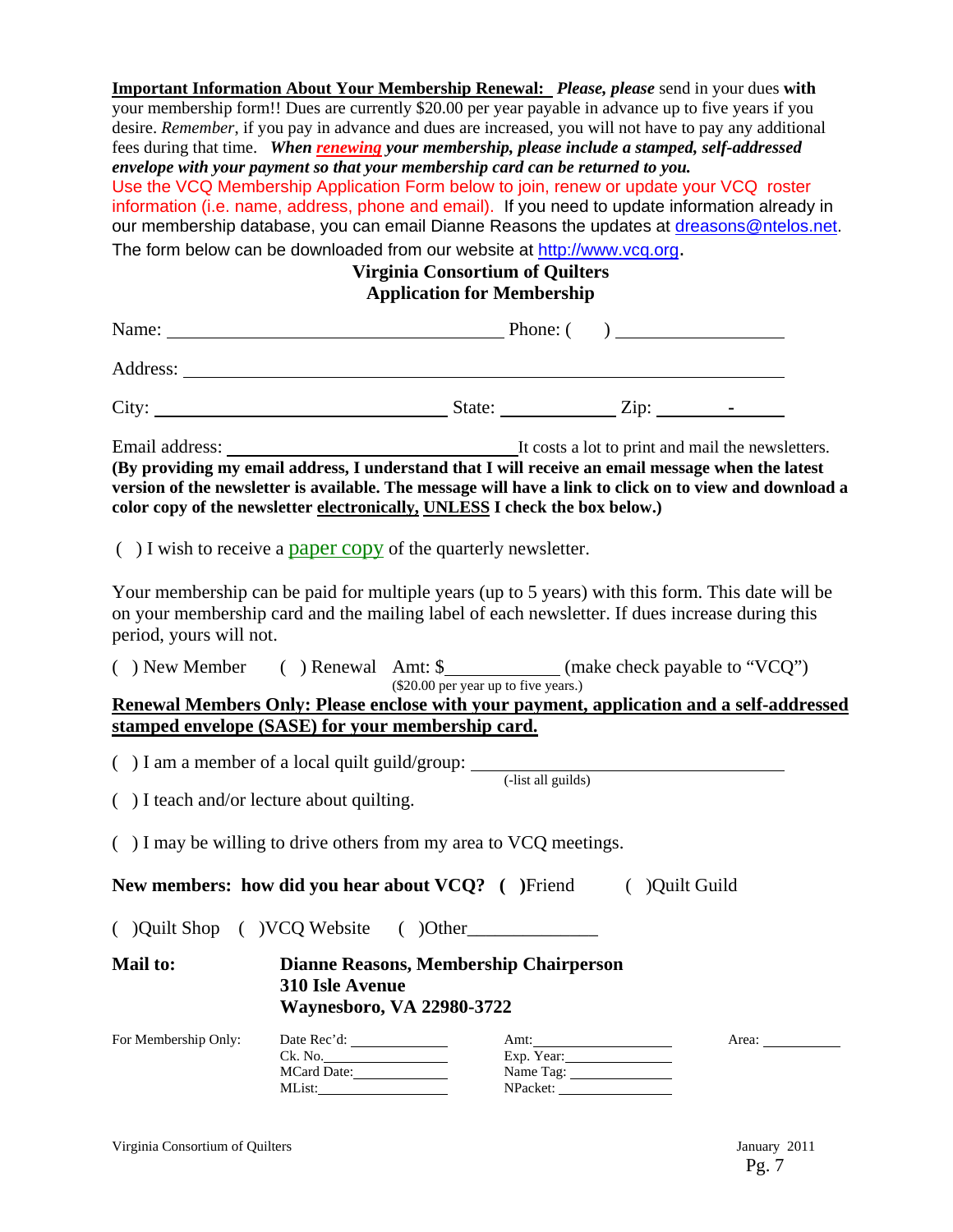# **Virginia Memorial Quilt Project**

# Charity Project Update

Once again, VCQ showed tremendous support for this project. We collected \$143 from the earring raffle (generosity combined with coveting those earrings!!  $\odot$ ). Rickie Summers turned in **TWO** completed quilt tops, completely pieced by her, and quilted by her friend Lisa Burgess. Thanks Rickie and Lisa!! Lots more rail fence blocks were turned in, some members worked on projects during the November meeting, and MANY took home projects to complete – blocks into tops, bindings, etc.

We are wrapping up this project, so whatever you have – completed or not – PLEASE bring or send to the March meeting. We will finish up the current projects, and maybe create one more quilt out of miscellaneous donated blocks. Because the VMQP is running behind on giving families these quilts, I delivered our completed quilts to them in early January. Then we will present our remaining "labors of love" to a VMQP representative at the May meeting in Richmond.

AND… we will have one more raffle – we have ONE pair of VCQ logo earrings and matching necklace that we will offer as a set at the March meeting – ONLY ONE WINNER!!! See you in the Spring!!

Elaine Myers quirkyquilter@pemtel.net 540-626-6767

\*\*\*\*\*\*\*\*\*\*\*\*\*\*\*\*\*\*\*\*\*\*\*\*\*\*\*\*\*\*\*\*\*\*\*\*\*\*\*\*\*\*\*\*\*\*\*\*\*\*\*\*\*\*\*\*\*\*\*\*\*\*\*\*\*\*\*\*\*\*\*\*\*\*\*\*\*\*

# **The River Country Quilters Will be sponsoring our March 12, 2011 Meeting & Workshop in Gloucester - "Close to Everything, Far From It All…" Deadline to receive registration is February 28,2011**

The Guild has arranged for a 10% meal discount (excluding alcohol), with a local restaurant, Olivia's in the Village for the weekend. They have a wide selection, including pasta, seafood and steaks and are conveniently located about 2 miles from the hotel, right on Main Street. The discount coupon will be in your "Welcome" packet at the hotel and may be used either Friday or Saturday evening.

**Accommodations**: Hampton Inn , 6638 Forest Hill Ave, Gloucester, VA 23061 (804) 693-9393 \$75 + tax per night=\$81.75 , 2 double beds /check in 3pm/ check out 12 noon Continental breakfast provided

**Board Meeting- March 11th** *VCQ Board meeting reminder:* **Our board meeting will be at the Hampton Inn, Friday evening at 5:30pm**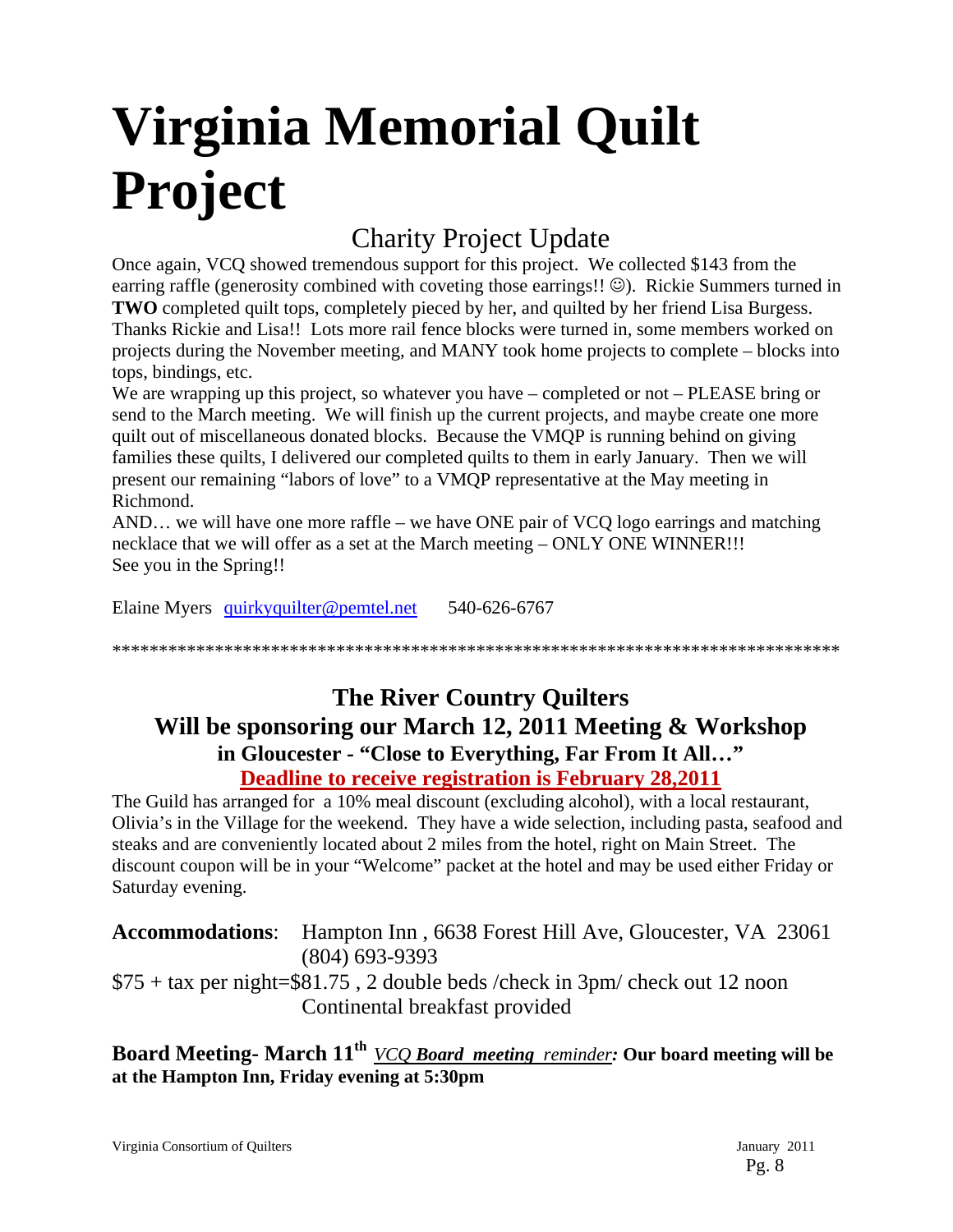#### **Last Date to RESERVE A ROOM AT THE GROUP RATE Is Tuesday, MARCH 1, 2011.**

 From I-64 toward Hampton, take US 17 Exit 258B toward Yorktown (google directions from north and west locations in the state) Travel 24 miles (some portion toll road). In Gloucester, turn right onto Forest Hill Ave. Hotel is about ½ mile on right.

| <b>Meeting Location:</b> |                                     | Ware Academy, 7936 John Clayton Memorial Hwy |
|--------------------------|-------------------------------------|----------------------------------------------|
|                          | Gloucester, VA 23061 (804) 693-3825 |                                              |

#### **Directions from Hampton Inn to Ware Academy**

 Turn left onto Forest Hill Rd. Turn right onto US 17-George Washington Mem Hwy about ¼ mile until you see a sign for Business 17 (this is a curve to the right and takes you onto Main St). Travel 1.4 miles, turn right onto John Clayton Memorial Hwy 14E/VA 3W (there will be a VCQ sign in the medium strip). Travel 1 mile, make a U turn to Ware Academy \*Coming from the SOUTH- travel 13 miles north on RT 17 from the Coleman Bridge to Bus 17.

Karen Dost Material Girl Quilt Shop On Rt. 360 16658 Northumberland Hwy Reedville, VA 22539 Materialgirlnn.com (about 1 hour from Gloucester) Open Tu-Sat 10am-5p

Two B's Gifts Bobbi Staton/Betty Mason Arts & Craft Supplies 2324 Greys Point Rd (Rt 3 W) Topping, VA 23169 (804) 758-2642 Merchantcircle.com (about 20 minutes from Gloucester) 1800 sq ft shop/carries 100% cotton fabric. No pattern or books sold, lots of fabric Open 9am – 6pm Friday & Saturday

Visit these shops (and search others on the internet) on your way in or out:

**Nancy's Calico Patch, 21 Hidenwood Shopping Ctr., Newport News, VA 23606** 

 **(757) 596-7397** www.ncpquilting.com

www.Bernina-Richmond.com Northern Neck Sewing Center, Irvington, VA Or Merchant Walk, Richmond, VA

There will be no vendors at the VCQ meeting site!!!!!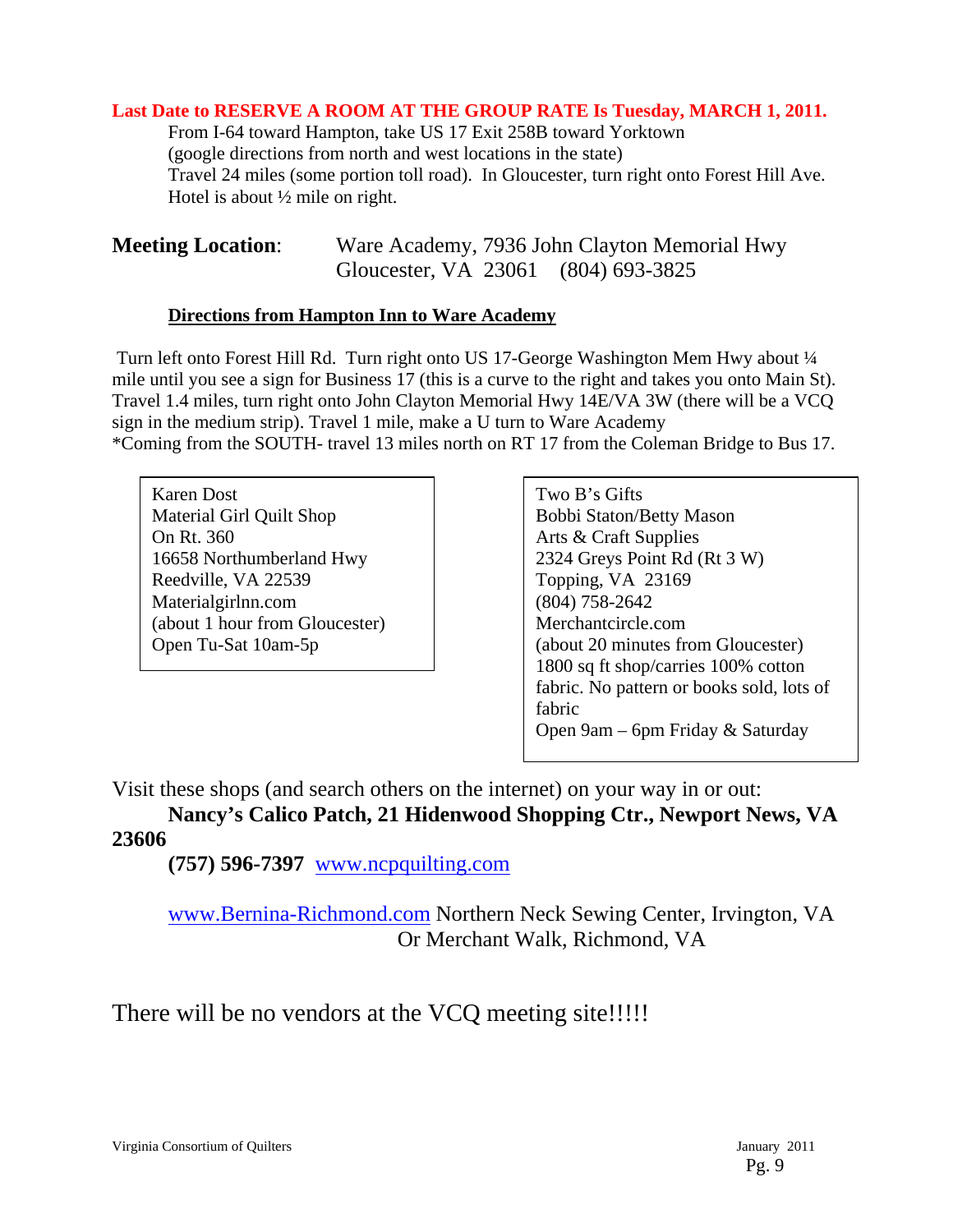*NOTES FROM Debi: Your registration form and check to VCQ must be postmarked by Saturday, February 26, 2011 to receive the \$10 early registration discount.* 

Please fill out your registration form completely and don't forget to pick THREE classes. Get your registration form in as soon as you get your newsletter, especially if you want your FIRST choice.

*Please enclose a return address label with your form to address a postcard.*

#### **You will receive a Post card with your class confirmation – Bring your postcard – it is your lunch ticket and door prize drawing.**

*Cancellations must be made by Saturday, February 26, 2011 to receive a refund.* 

**Wear your nametag** to the meeting so we can put names and faces together.

We will be scheduling meetings all over the state - if you know any good teachers or vendors, please contact me at dharding13@cox.net or 757.615.7758.

# **Saturday, March 12, 2011 Meeting Schedule:**

| 8:00-9:00 am   | Registration, coffee    |
|----------------|-------------------------|
| $9:00 - N$ oon | Morning class period    |
| 12:00-12:45 pm | Lunch                   |
| 12:45-1:25 pm  | <b>Business meeting</b> |
| $1:30-3:30$ pm | Afternoon class period  |
| $3:30-4:15$ pm | Show and Tell           |

THERE WILL BE **NO** VENDORS AT THIS MEETING !!!

## **Workshops/Classes**

#### **Class A: Hawaiian Quilting with Jean Knowlton Hand Class Skill Level: ALL**

**Needle Turn Appliqué**: We will cut from cotton fabric a pattern of your choice, and baste and appliqué it to a background. The workshop will include a needle turn appliqué demonstration, and echo "wave" quilting demonstration, and a presentation on the history of Hawaiian style quilts. **Supplies you will need:** Basic Sewing Kit, Thread to match appliqué fabric, Sharp pointed scissors, Paper Scissors, a Large Supply of straight pins, Needles that you are comfortable with. A 27" square **each** for a background and for appliqué. If using white for appliqué, keep in mind that the seam will shadow. Strong contrasting colors work the best. Batiks are fine to use. Students will have a selection of 3 patterns to choose from.



**Jean E. Knowlton** has studied Hawaiian Quilts and Quilting on Oahu, Kauai and the Big Island of Hawaii during several trips to Hawaii. This included the study of a large historic collection of Hawaiian Quilts at the Bishop Museum in Honolulu. Last year she studied Designing Hawaiian Patterns on Kauai.

Contact her at (804) 693-4161 or jeank605@cox.net.

Virginia Consortium of Quilters January 2011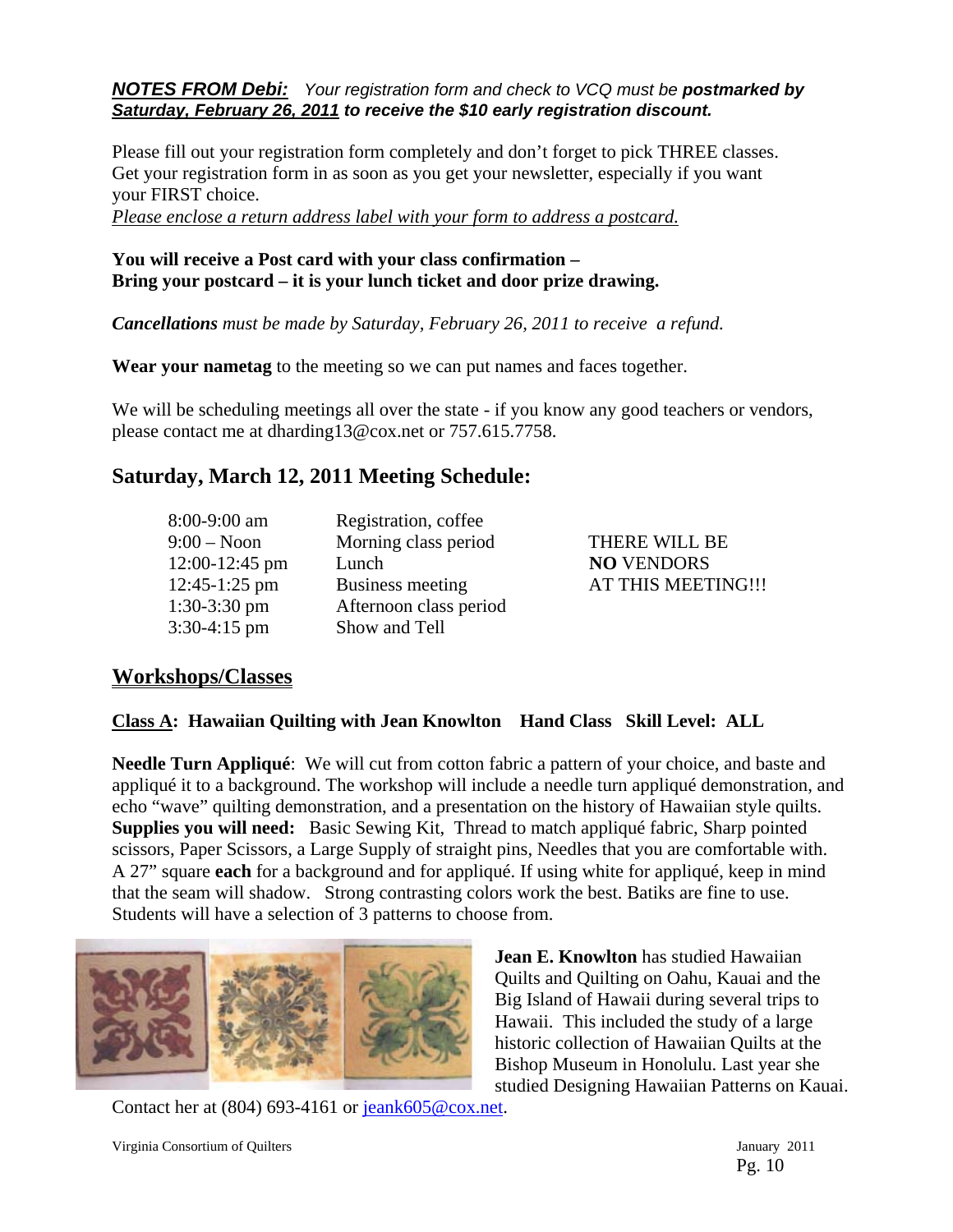#### **Class B: Baltimore Album Hand Appliqué Quilts, History of the Era – A Step Back into History with These Talented Women with Maryethel Miller**

**Skill Level:** Advanced beginner to experienced in hand appliqué - **Hand class** 

We will learn the history behind these beautiful quilts from the 1800's and the women who created them. Then examine an antique quilt, up close and personal to get inspiration and go on to design our own block. We will start the block, (to be finished at home) using needle turned appliqué. Don't worry you can pick this up quickly! Several types of three dimensional appliqué, characteristic of this style will be taught and can be incorporated into your block.



**Supply List:** Hand appliqué needles. One larger hand

sewing needle. Sharp small scissors and paper scissors. A variety of red, green, blue and yellow appliqué threads – we can share! Light colored basting thread. Appliqué pins or sharp thin pins. Mechanical pencil. Optional: Portable light and extension cord; pillow and light box if you have one, may be helpful.

**Kit Fee: \$ 8.00** Kit fee will include back ground fabric, some fabrics for appliqué, freezer paper for designing on and printed handout.

**Fabric Requirements:** Scraps of suitable 100% cotton fabric for flowers, stems and leaves. Fat eights are adequate. Try to stay within typical 1800's reproduction era if you want this style or feel free to choose otherwise.

**Maryethel Miller** lives with her husband in Gloucester, Va. and has been making, studying and teaching about Baltimore Album Quilts for over twenty years. Her quilts have won national awards and will inspire you to design your own and perfect these unique techniques. When not pursuing hand appliqué and the history behind it, she loves to machine piece intricate patterns and venture into long arm quilting. Contact her at (804) 694-7672 or gmmiller@cox.net

\*\*\*\*\*\*\*\*\*\*\*\*\*\*\*\*\*\*\*\*\*\*\*\*\*\*\*\*\*\*\*\*\*\*\*\*\*\*\*\*\*\*\*\*\*\*

**Class C: Super easy Colossal Star by Laurie Lofgren – Machine Class** 

**Skill Level:** Skilled Beginner

**Super easy Colossal Star –** Original pattern makes lap size quilt 56" x 67". Quick and easy project using 5 ½" half square triangles. Instructions make assembly easy by piecing units. Includes pressing directions to make all seams lock together.



**Supply List:** Quilt in a Day 6 ½" Triangle Square up Ruler, 6 x 24 ruler, 6 x 12 ruler, machine with  $\frac{1}{4}$  foot, cutting mat, rotary cutter, pins, pencil, etc.

## **Pattern Fee: \$10 – Laurie's own pattern**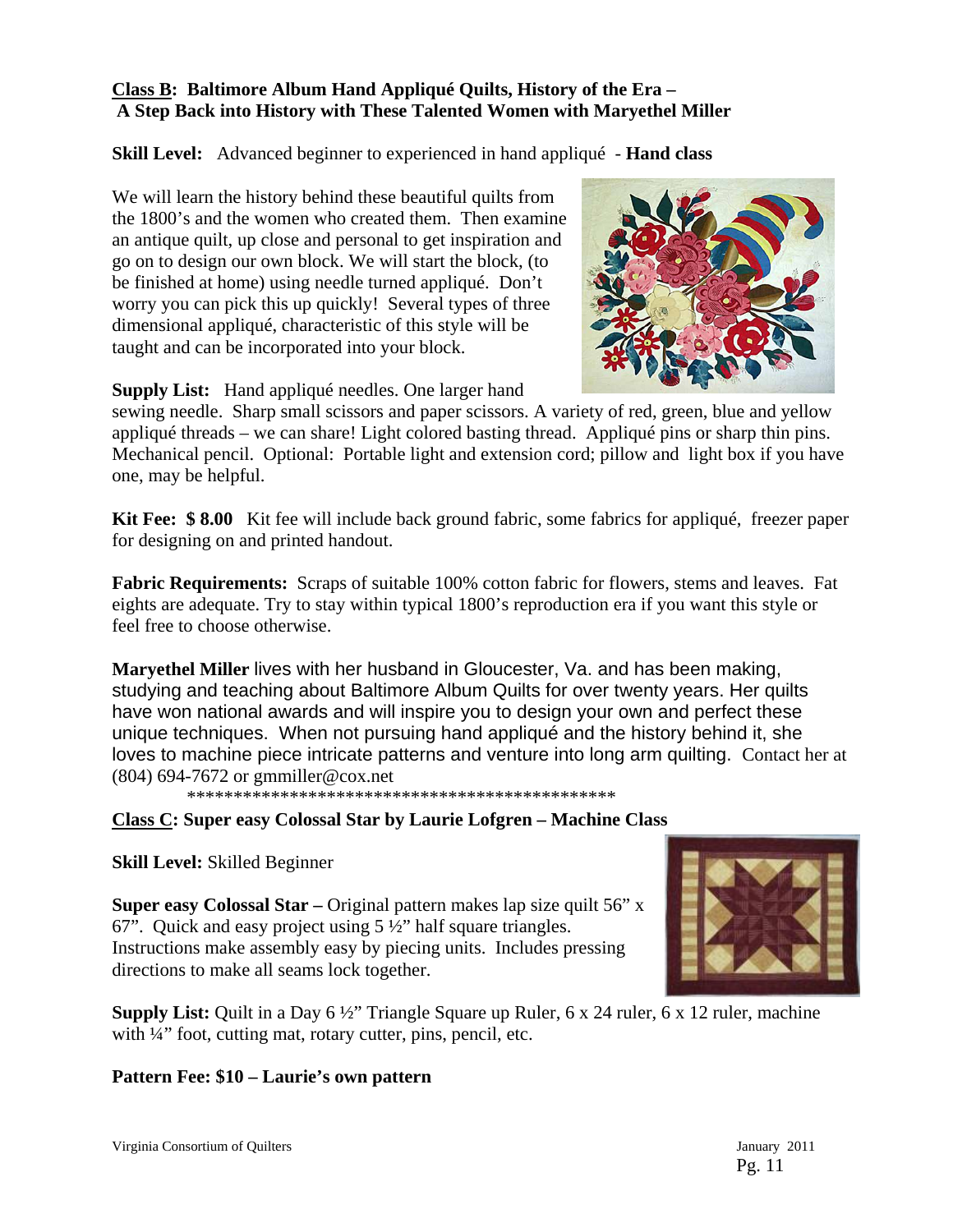#### **(Super Easy Colossal Star - continued)**

**Fabric Requirements:** 2 yd dark, 1 yd medium dark, 1 yd medium light, 1 yd light, 1/2 yd binding, 4 yd backing.

**Precutting required:** Dark - four 6" strips, sub cut into twenty 6" squares. Medium Dark – two 6" strips, sub cut into twelve 6" squares (draw diagonal line on back of each. Medium Light – three 6" strips, sub cut into sixteen 6" squares (draw diagonal line on back of only 4). Light – three 6" strips, sub cut into sixteen 6" squares (draw diagonal line on back of each)

**About Laurie Lofgren -** 11 years ago she made her first quilt and was completely hooked. I work full time, but when some asks what I do, my reply is "I quilt". I've taught classes for 3 guilds plus my local quilt shop. In the fall of 2005 a fellow quilting enthusiast and I joined forces to form Gloucester's first quilt guild, River Country Quilters, now with about 80 members. Contact her at (804) 693-6218 or laurielof@cox.net

\*\*\*\*\*\*\*\*\*\*\*\*\*\*\*\*\*\*\*\*\*\*\*\*\*\*\*\*\*\*\*\*\*\*\*\*\*\*\*

#### **Class D: Y-Seams & Mitered Borders with Laura Blanchard**

#### **Skill Level:** Advanced Beginner **Machine Class**



**Class Description:** If you've been avoiding blocks with Y-Seams and borders that are mitered, join Laura to learn the tricks for perfect results. You will make a 12" LeMoyne Star block with inner and outer mitered borders. The 18" finished project can be made into a pillow or table mat.

**Supply List:** Sewing machine with ¼" presser foot; piecing thread in a medium neutral grey or tan; one filled bobbin; rotary cutter; small or medium cutting mat; 6" x 12" acrylic ruler with a 45° angle

line; 1" x 6" acrylic ruler; seam ripper; straight pins; mechanical pencil; fabric scissors; extension cords/power cords. VCQ provides power cords and Irons for each room.

**Kit Fee: \$6.00** The kit will include a handout and all fabrics required to make the 18" sample (12" LeMoyne Star block with inner and outer borders). Fabrics will be pre-cut (a small amount of cutting will be done in class). There will be a variety of kits available to choose from.

#### **Fabric Requirements: NA**

**About Laura Blanchard -** : Laura Blanchard has been quilting for 25 years and teaching quilting for over 10 years. She was nominated Teacher of the Year in 2008 by Professional Quilter Magazine. Laura designs quilts for her pattern company, Plum Tree Quilts. Her designs have been featured in a number of quilting magazines. She also designs quilts for Red Rooster Fabrics. Contact her at (804)379-0435 or laura@plumtreequilts.com.

#### **Class E: Come Quilt With Me**

Bring your own project, hand or machine, and sit and quilt with others or work on completing the Virginia Memorial Project quilts.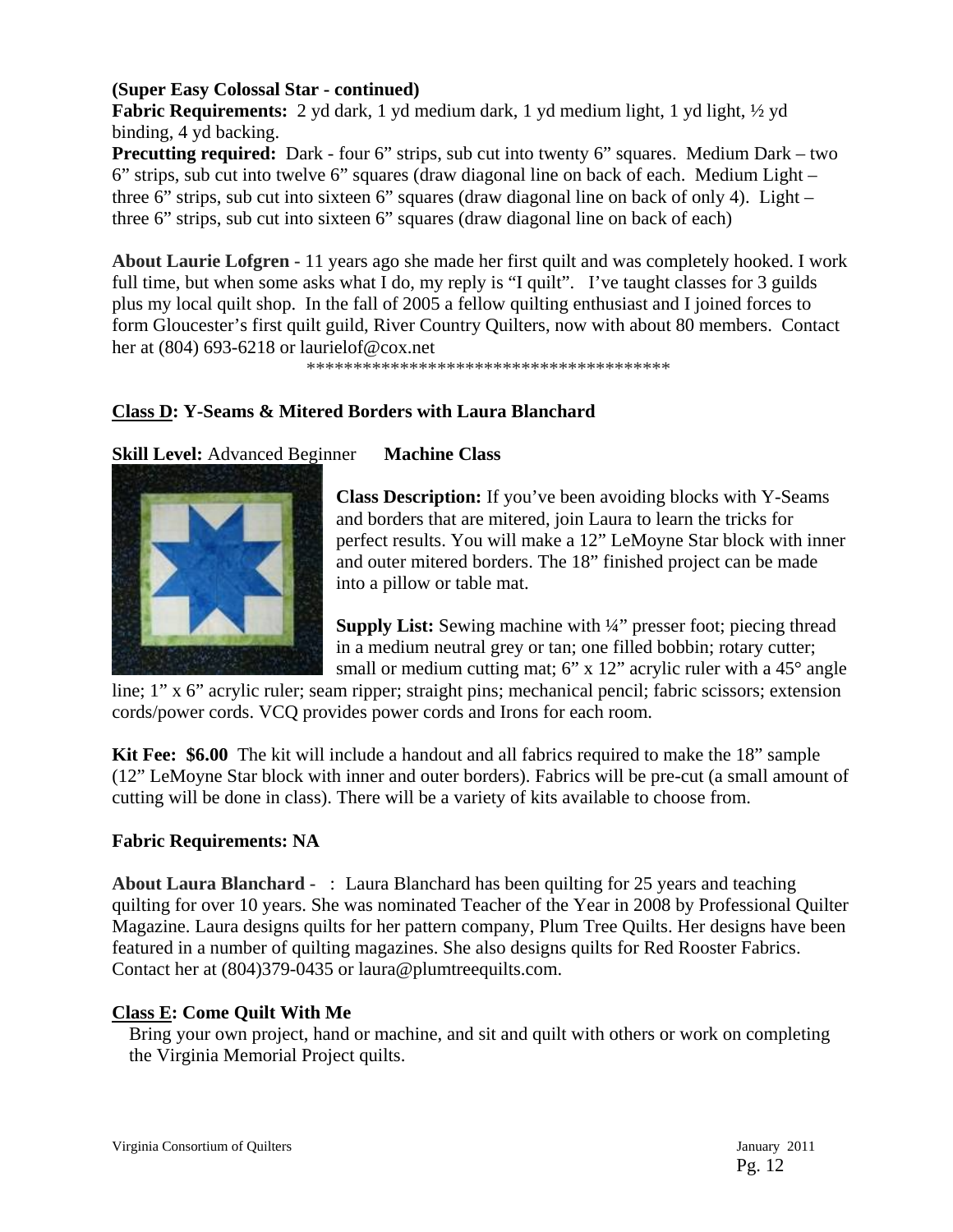#### **VCQ CLASS REGISTRATION FORM**

**DEADLINE:** To receive the \$10 early registration discount, must be postmarked by *Saturday, February 26, 2011* Please fill out completely and please **PRINT**.

| Name    |       | Member |              | NonMember |
|---------|-------|--------|--------------|-----------|
| Address |       |        |              |           |
|         |       | City   | <b>State</b> | Zip       |
| Phone   | Email |        |              |           |

Choice of Workshop (includes lunch). Circle letters and indicate choice on line.

#### **Class A: Hawaiian Quilting with Jean Knowlton**

*Class B: Baltimore Album Appliqué Quilts, History of the Era –with Maryethel Miller* 

**Class C: Super easy Colossal Star by Laurie Lofgren** 

*Class D: Y-Seams & Mitered Borders with Laura Blanchard* 

**Class E: Come Quilt with Me** 

1st choice\_\_\_\_\_\_\_\_\_\_\_\_ 2nd choice\_\_\_\_\_\_\_\_\_\_\_\_3rd choice\_\_\_\_\_\_\_\_\_\_\_\_

| Cost                                | If postmarked by<br>February 26, 2011 | <b>Full cost after</b><br>02/26/2011 |  |
|-------------------------------------|---------------------------------------|--------------------------------------|--|
| <b>Member, Workshop</b>             | \$30                                  | \$40                                 |  |
| <b>Member, Come Quilt with Me</b>   | \$25                                  | \$35                                 |  |
| Non-member, Workshop                | \$45                                  | \$55                                 |  |
| Non-member, Come Quilt with Me      | \$35                                  | \$45                                 |  |
| Host Guild Non VCQ committee member | \$10** lunch only                     |                                      |  |

\*\*A host guild non-VCQ committee member may register as a guest only for \$10 to include lunch and the business meeting. A non-VCQ visitor may attend any business meeting only and must pre-register.

Amount enclosed:  $\delta$  Kit fee, if any, paid to teacher at time of class.

Are you willing to be a class helper? Yes No

Are you bringing a sewing machine to Come Quilt with Me? Yes No

Special lunch requirements: Box lunches with a sandwich will be provided vegetarian\_\_\_ gluten-free\_\_\_ Allergic to \_\_\_\_\_\_\_\_\_\_\_\_\_\_\_\_\_

Send class registration form and your check **payable to VCQ** to **Debi Harding 2356 Bizzone Cir Virginia Beach, VA 23464**  Questions? Contact Debi Harding at debi.harding@wellsfargo.com or dharding13@cox.net or call 757-615-7758.